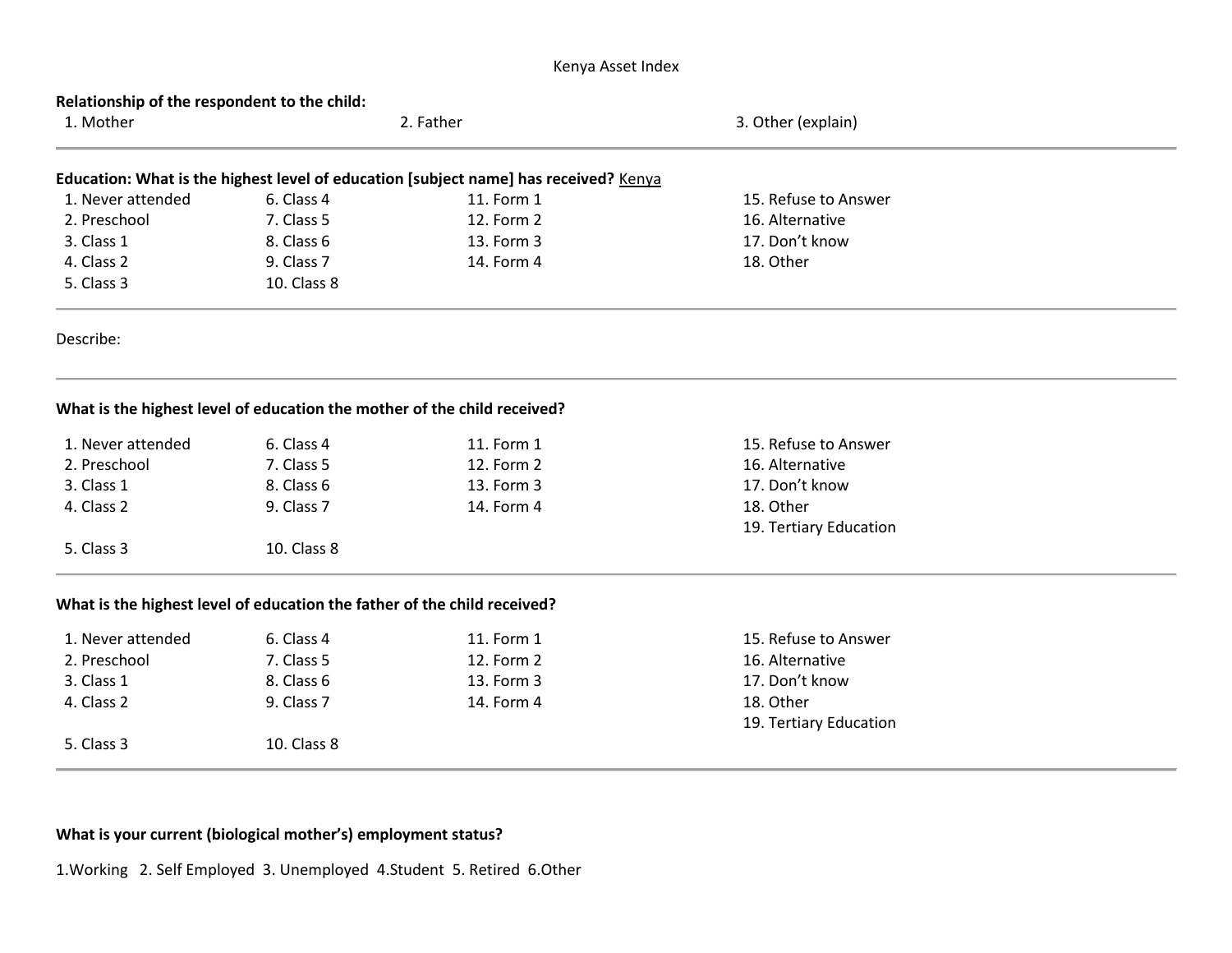#### **What is your current (biological father's) employment status?**

1.Working 2. Self Employed 3. Unemployed 4.Student 5. Retired 6.Other

# **What is your [subject's name] biological mother's marital status?** 1.Single (never married) 3.Not married, but in marriage like relationship (living together) 2. Married 2. Married 2. Married 2. Married 2. Married 2. Married 2. Married 2. Married 2. Married 2. Married 2. Married 2. Married 2. Married 2. Married 2. Married 2. Married 2. Married 2. Married 2. Married 2. Married 2. **What is the source of water for the members of the household?**

| 1. Piped into dwelling         | 4. Open well in compound or plot | 7.River     | 10.Rainwater      |
|--------------------------------|----------------------------------|-------------|-------------------|
| 2. Piped into compound or plot | 5.0pen public well               | 8.Pond/lake | 11. Bottled Water |
| 3. Public tap                  | o.Spring                         | 9.Dam       |                   |

## **How long does it take you to go there, get water and come back?**

1.On premises 2.Minutes

#### **How frequently is water available from this source?**

1.Usually/always available 2.Several hours per day 3.Once or twice a week 4.Infrequently

## **What kind of toilet facilities does your household have?**

1.Flush toilet 2.Traditional pit latrine 3.Ventilated pit (VIP) 4.No facilities/bush/field 5.Others

**Do you share this toilet with others?**

**Yes or no**

**How many other households use this toilet?**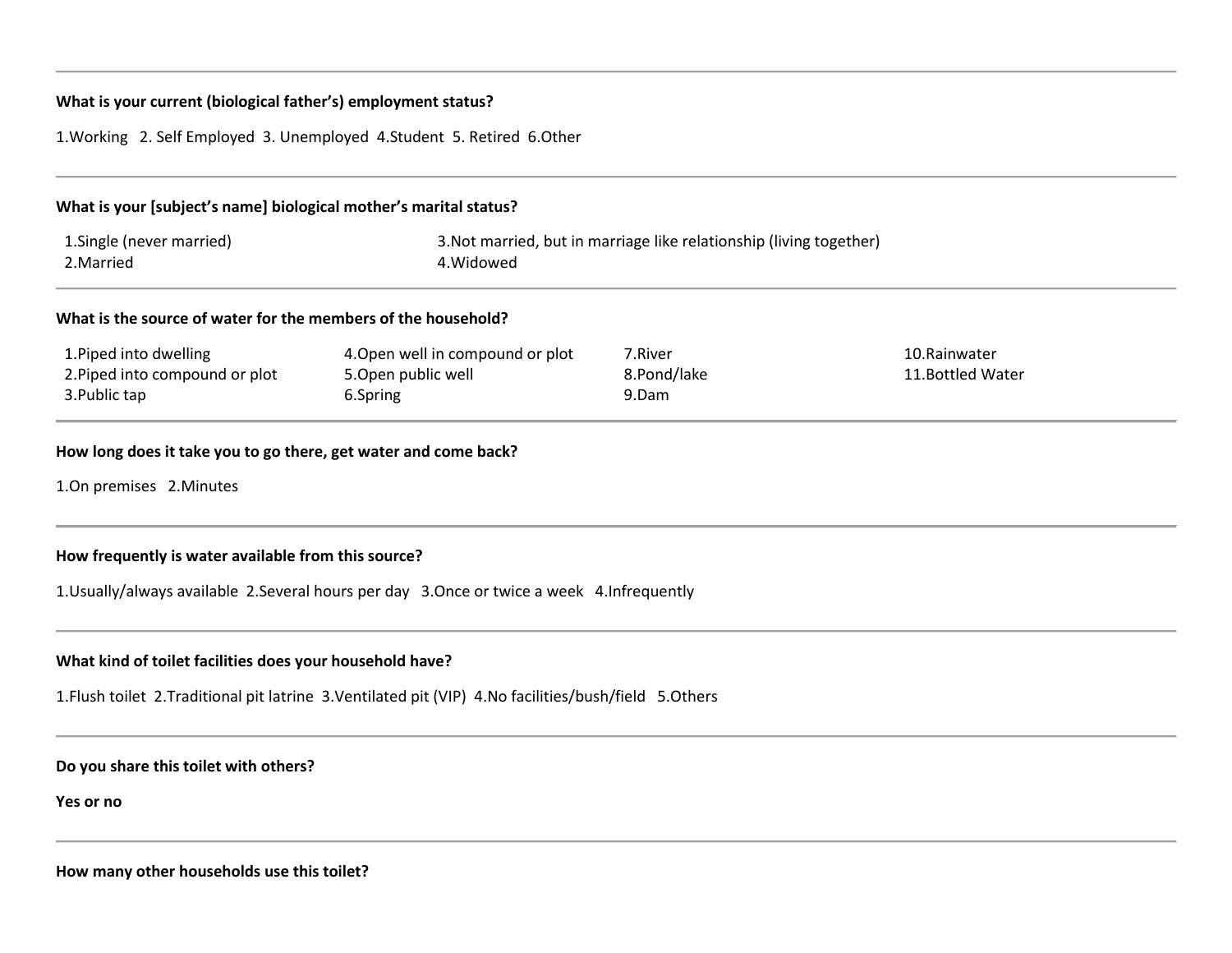## **What is the main material on the floor of our house?**

| 1.Earth/mud/dung/sand<br>2. Wood Planks                                                     | 3.Palm/bamboo<br>4. Parquet/polished wood                                                                       | 5. Vinyl or asphalt strips<br>6.Ceramic tiles | 7.Carpet<br>8.Other              |  |  |  |  |  |
|---------------------------------------------------------------------------------------------|-----------------------------------------------------------------------------------------------------------------|-----------------------------------------------|----------------------------------|--|--|--|--|--|
| What is the main material on the roof?                                                      |                                                                                                                 |                                               |                                  |  |  |  |  |  |
| 1.Grass/thatch<br>2. Tins, cans                                                             | 3. Corrugates iron<br>4.Asbestos sheets                                                                         | 5.Concrete<br>6.Tiles                         | 7.Other                          |  |  |  |  |  |
| Does your building need any repairs? Yes or no                                              |                                                                                                                 |                                               |                                  |  |  |  |  |  |
| Which of the following does your household have?                                            |                                                                                                                 |                                               |                                  |  |  |  |  |  |
| 1. Electricity 2. Solar 3. Radio 4. Television 5. Telephone/mobile 6. Refridgerator 7. None |                                                                                                                 |                                               |                                  |  |  |  |  |  |
| How many animals (e.g., sheep, goats, cows) does your household have?                       |                                                                                                                 |                                               |                                  |  |  |  |  |  |
| How many chicken or ducks does your household have?                                         |                                                                                                                 |                                               |                                  |  |  |  |  |  |
| What type of fuel does your household mainly use for cooking?                               |                                                                                                                 |                                               |                                  |  |  |  |  |  |
| 1. Electricity<br>2.LPG/natural gas                                                         | 3. Biogas<br>4. Paraffin/Kerosene                                                                               | 5.Coal, lignite<br>6.Charcoal from wood       | 7.Firewood/straw/dung<br>8.Other |  |  |  |  |  |
| Which of the following does your household own?                                             |                                                                                                                 |                                               |                                  |  |  |  |  |  |
| 1.Bicycle 2.Motorcycle 3.Car/truck 4.None                                                   |                                                                                                                 |                                               |                                  |  |  |  |  |  |
|                                                                                             | Does your household own this structure (house, flat, and shack) do you rent or do you live here without paying? |                                               |                                  |  |  |  |  |  |

1.Owns 2.Pays/rents 3.No rent, with consent of owner 4.No rent, squatting

# **Does your household own the land on which the structure (house, flat and shack) sits?**